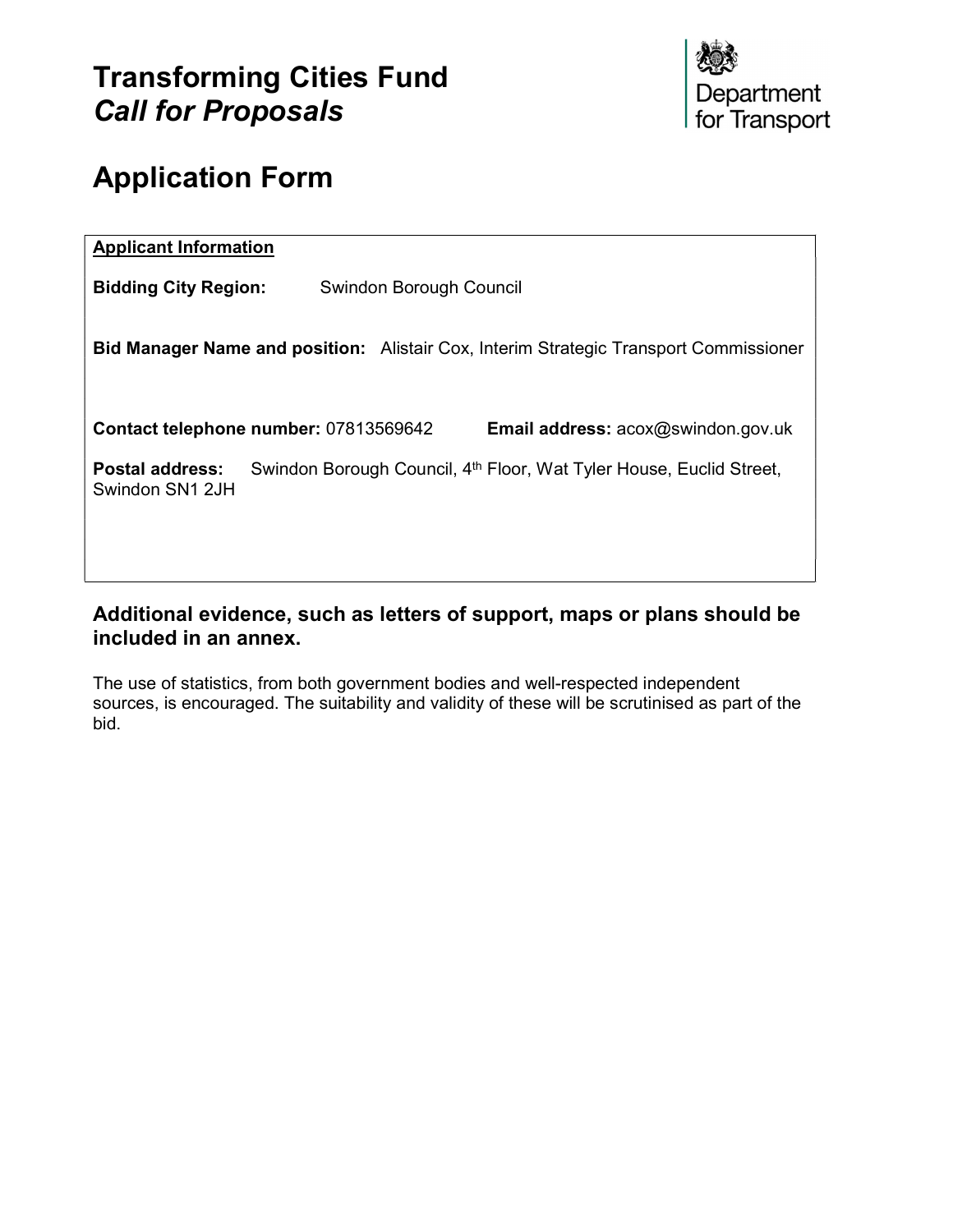# SECTION A – Definition and challenges

This section will seek a definition of the bidding city. City regions should:

- Explain the city geography, with a clear city region identified
- Indicate workday population (the Fund seeks to target the larger city regions in England)
- Describe the key transport challenges across the city region at a high level. This could include a discussion of productivity, or how transport connectivity is affecting this.
- Further evidence to support this argument such as congestion, air quality or journey time impacts.

### A1. Constituent Local Authorities:

### A2. Geographical area:

.

The geographical area is within the Swindon Borough Council boundary, focussed on the Town Centre and A420 corridor (Figure 1). Swindon is one of the UK's fastest growing towns and one of the 5 UK Fast Growth Cities.

This proposal will transform the Town Centre transport hub and enhance public transport connectivity on the A420 corridor, expanding access to labour, jobs, education and the national transport network.

The A420 connects 8,000 new homes to the Town Centre and is critical to Swindon's industrial hub - connecting large companies and their suppliers. It is the backbone of England's Economic Heartland and gateway through Oxford to Cambridge.

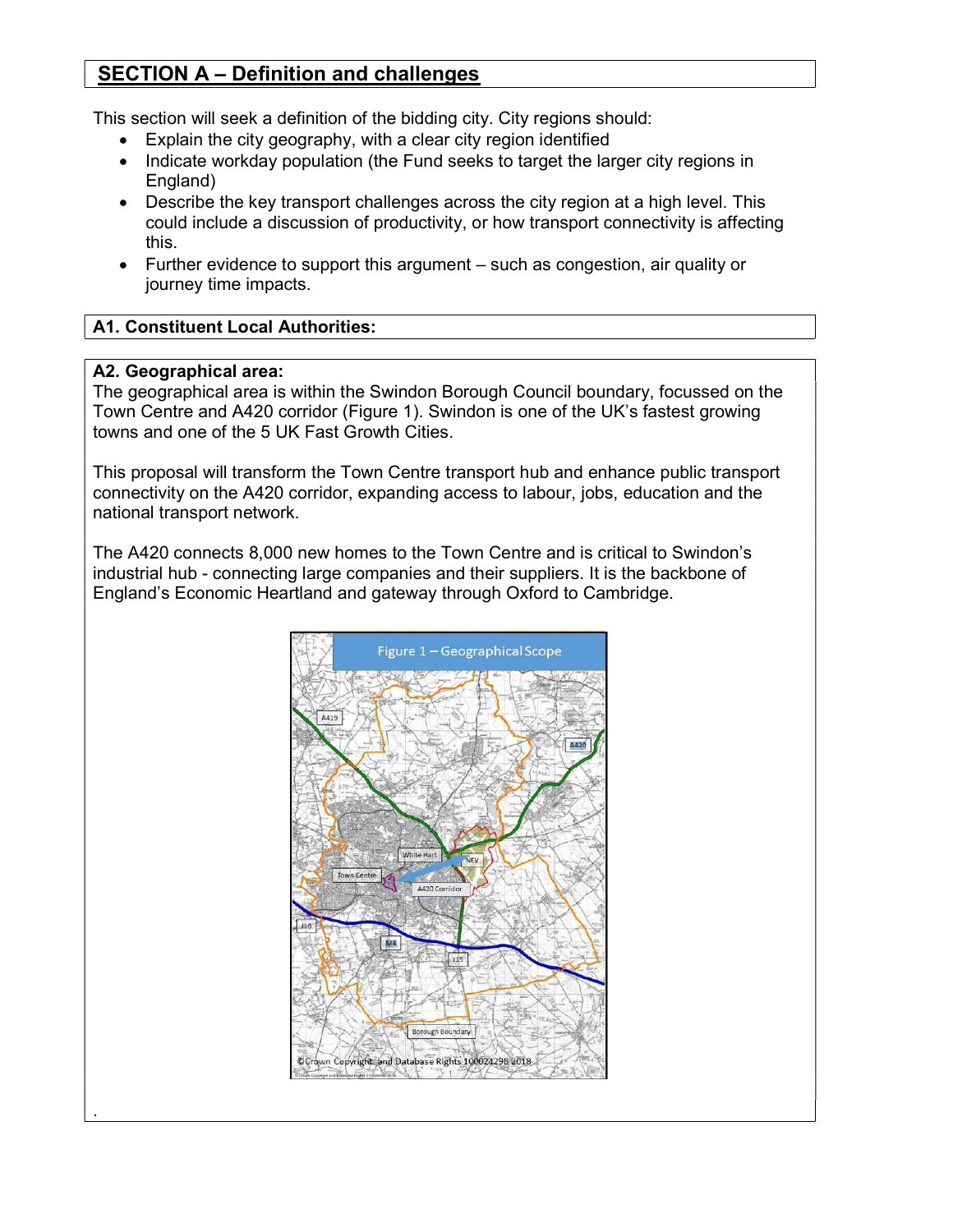### A3. Workday Population

2011 census figure had a workday population of 208,316 (Source: https://www.nomisweb.co.uk/census/2011/wd1117ew)

#### A4. Discussion of key transport challenges:

Swindon Borough Council's Economic Strategy sets plans to create wealth, jobs, housing and new opportunities over the next 10 years. Transport improvements are a key driver for Swindon's further economic growth as summarised in Figure 2 below.



### Economic Growth Challenges

Swindon's outward connections are strong and improving, with access to five major cities, numerous international transport hubs and the motorway system, through two significantly enhanced junctions. Railway line electrification will further reduce journey times to London to less than an hour.

However, the Town Centre is too reliant on private cars as the primary mode of transport. This results in increased congestion, unreliable journeys and wider safety and air quality issues.

Swindon has over 10,000 new homes with unimplemented planning permissions and two key central regeneration sites around the Railway Station and Kimmerfields, which are being held back by deficiencies in the wider transport environment.

Although Swindon has high employment, many are in low-skilled jobs. Several employers report long-term skilled vacancies. This lack of a high-skilled, available workforce creates barriers to Inward Investment and growth of existing companies. Better access to the town centre and movement between homes and jobs would improve Swindon's attractiveness to potential high-skilled residents and relocating companies.

### Town Centre Challenges

Swindon's bus and rail hubs are not future proofed to meet the scale of future travel demand. There are physical constraints and relatively poor public realm in terms of onwards access to the Railway Station.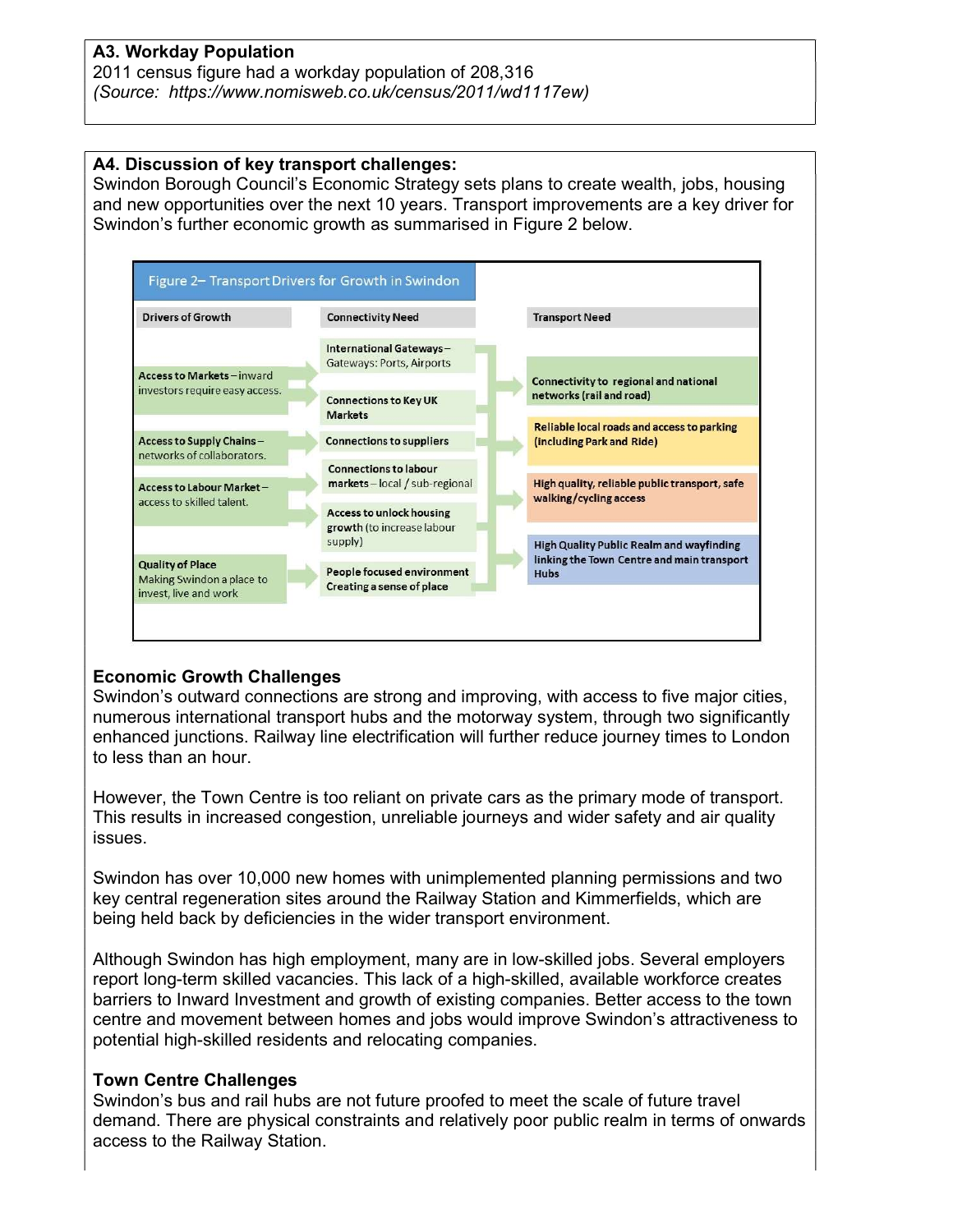The central Bus Station is unattractive and perceived to be unsafe, plus it needs space to grow.

The built environment, transport challenges and labour market constraints have all deterred investment in the town and are reflected in the relatively low land and property values.

Without additional investment, the economy will not capitalise on opportunities that electrification, Heathrow Western Access, Cross Rail and East-West rail will create.

Like most town centres, long stay parking for employees is often overfilled, again a barrier to companies looking for town centre locations.

### A420 Corridor

The corridor is critical for labour market access, business to business connections and as the gateway to Oxford for supply chain and customer markets across the advanced manufacturing sector.

However, the route is highly congested at peak times, with traffic monitoring data showing average peak speeds as low as 5mph on the Drakes Way section within the town.

To the east of the A419 the Gablecross junction is a bottle neck for the corridor causing unreliable and slow journeys for public transport and general traffic. There is no dynamic traffic control of the corridor meaning there is no ability to 'platoon' waves of traffic or provide 'green flow' to late running buses.

The A419 also acts as a physical bottle neck for public transport connecting to the housing and employment growth site to the east of the town.

The historic street layout closer to the town centre requires further public transport investment to increase capacity to connect the new homes, jobs and the town centre, labour markets and onward transport connections.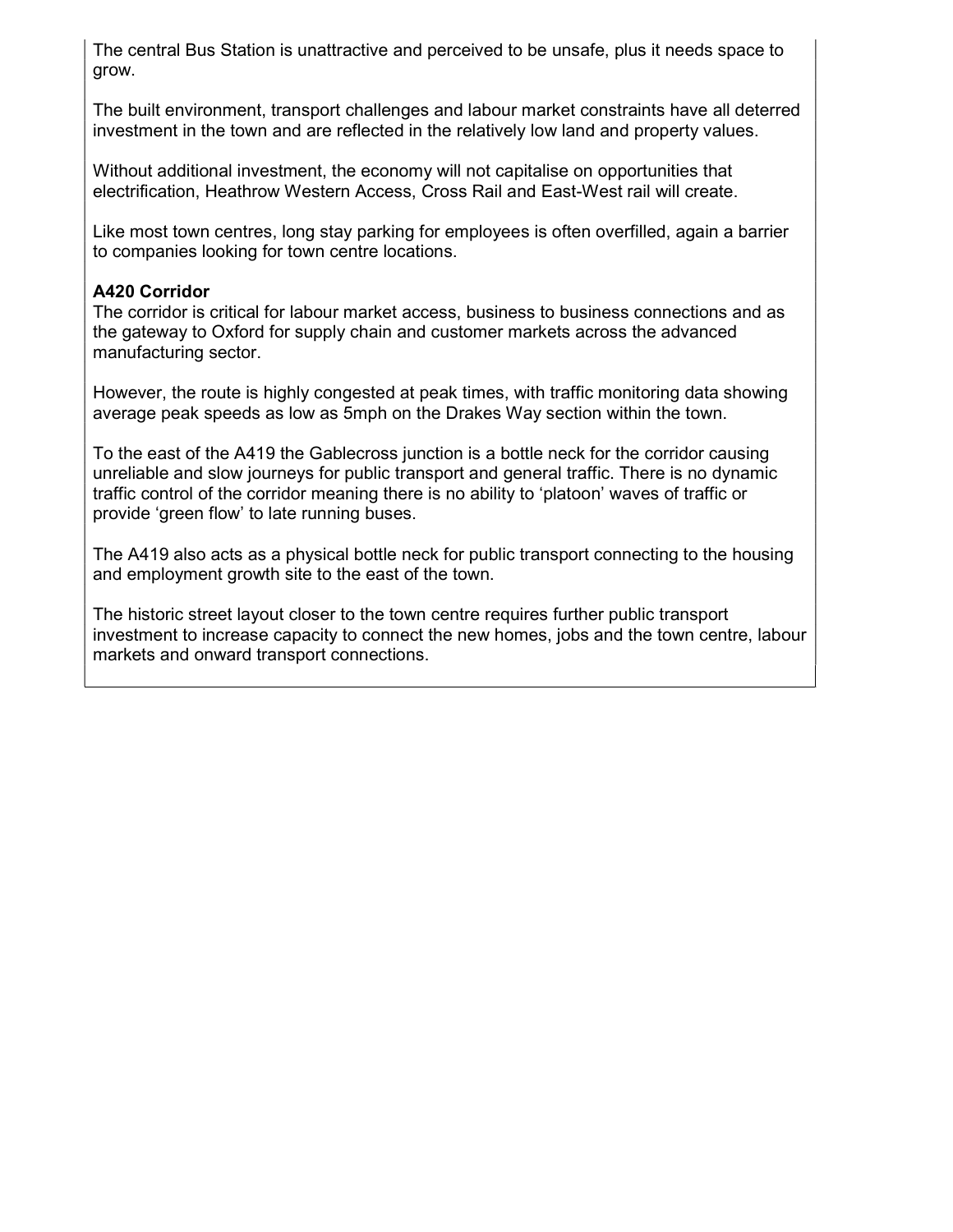# SECTION B: Who & Where

This section will seek detail on the city's key priority areas to invest in, and motivations. City regions should:

- Identify and prioritise the main corridors or places for investment, and why. This could include highlighting where opportunities for growth, productivity or business are within these areas of the city region.
- Identify who would be affected by this investment and how user needs are recognised.

Maps identifying the priority areas can be appended as an annex to this section.

Please limit responses to 500 words.

This proposal focusses on the town centre transport hub and the A420 corridor that links the hubs to the industrial sector, featuring some global Advanced Manufacturing companies and a number of national distributers and the wider Oxford to Cambridge economic spine.



### Town Centre

Through improved connectivity and a transformed town centre we can create the market conditions for Swindon to realise its economic potential. This will achieve a better balance between new jobs and homes, access to employment/training opportunities and national/international connections.

The Council's feasibility work on the Railway Station has identified the need for a significant uplift in terms of station access to maximise the economic benefits of the national rail investment programme. The station regeneration project could facilitate around 20,000 sqm of commercial/retail development space and approximately 400 new homes.

There is already a strategic case for delivering the flagship regeneration scheme at Kimmerfields that will deliver around 65,000 sqm of new office/retail space, a new hotel, and up to 450 homes.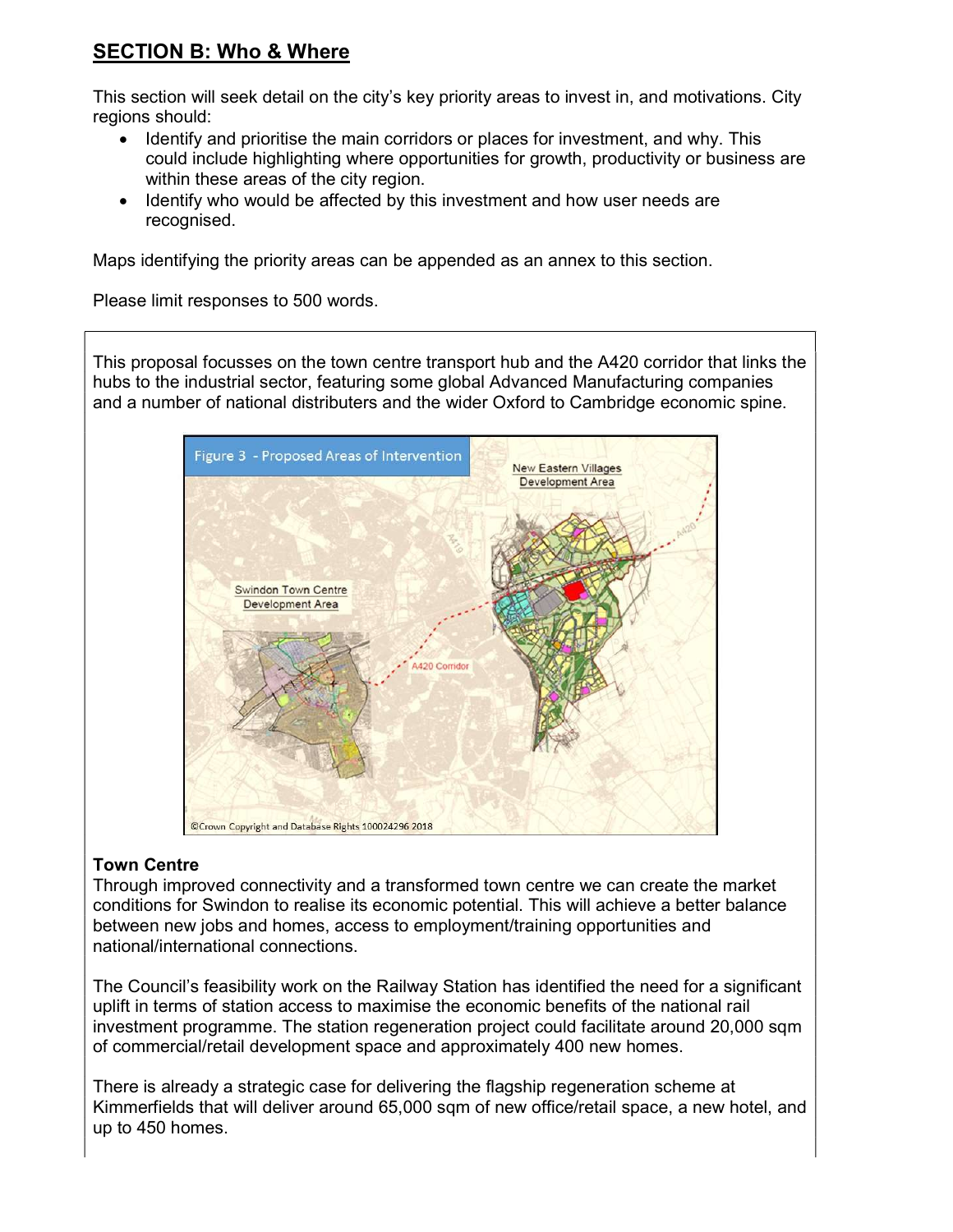Fleming Way adjoins Kimmerfields, providing a hostile environment for pedestrians holding back our regeneration potential. It currently has significant changes in vertical levels, a traffic dominated road layout, subways and sections of footway in 'canyons'.

Transforming Cities would allow the Council to match already identified funding and achieve the ambition for the town centre. The outcome will be transformational - benefiting those living and working in Swindon, levering growth, fulfilling the Town's potential and connecting residents and businesses to national and international destinations.

#### A420 – Advanced Manufacturing Spine

The A420 Corridor boasts the UK's 7th largest automotive and advanced manufacturing employment cluster. It is a key part of the national economy with global brands such as Honda and BMW. The automotive sector invests millions into Swindon and attracts impressive supply chain companies such as Japanese owned TS Tech.



Honda and BMW both operate a Just-in-Time delivery system, which means that the supply of parts to the production line needs to be finely managed to minimise the risk of delays to production line processes. Minor delays in the supply chain can impact on or shut down the production line, which is both disruptive and costly to the local and wider economy

The A420 is also the primary access to the New Eastern Villages development comprising around 8,000 new homes and associated commercial development. Alongside the skills and training agenda this area will provide the supply of homes needed to power Swindon's economic growth potential.

The corridor also represents a significant opportunity to create a bridgehead from Swindon and its town centre, along the A420, connecting the New Eastern Villages development and looking eastwards. This is fundamental to Swindon's contribution to England's Economic Heartland and Swindon's ability to support connectivity to Oxford and beyond, underpinning growth in jobs and homes along this corridor.

The Council has already embarked on a major programme of transport improvements, funded through the Local Growth Deal secured by the Swindon & Wiltshire Local Enterprise Partnership and from future development contributions.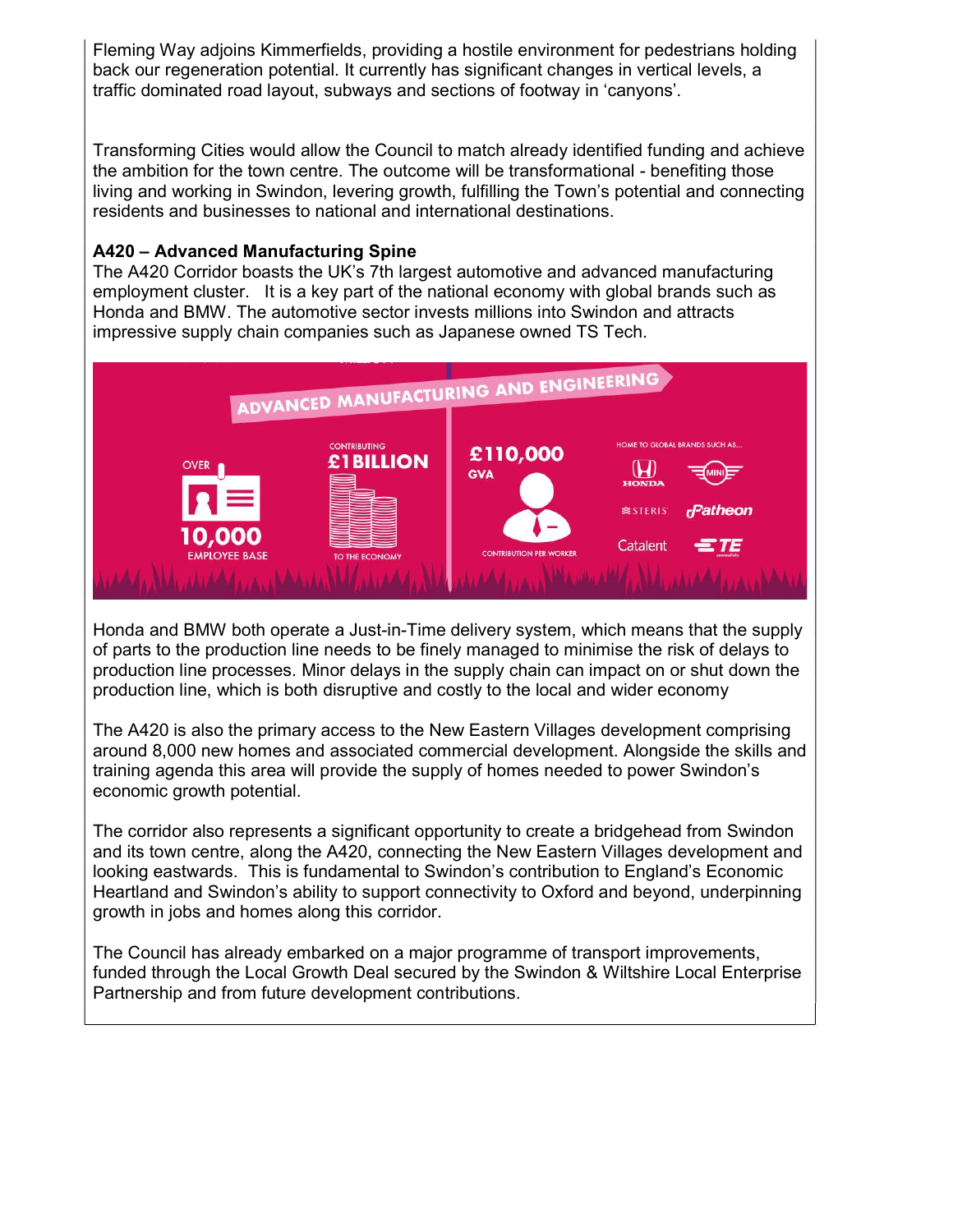# SECTION C: Ambition for change

This section will seek evidence of how investment will tackle these challenges, and wider fit with existing plans. City regions should:

- Articulate their vision for improved connectivity from the Fund and how this links to the assessment of need outlined in the previous sections.
- Demonstrate support from stakeholders for investment in the identified areas, such as from the relevant Local Enterprise Partnership(s), employers and transport providers. This could also include commitments of further local and private funding.
- Highlight ambition to align with existing funding streams and to utilise new approaches and powers available to improve public transport.
- Demonstrate how the Fund would link to wider long-term plans and spatial strategies around housing, local growth, productivity and air quality.

Supporting letters may be attached as an annex.

Please limit responses to 500 words.

Swindon is one of the 5 UK Fast Growth Cities, with the potential to deliver 1,700 new homes each year until 2026. The A420 corridor is critical to the UK automotive and distribution sectors and integral to housing and employment growth.

Through the Council's work developing the Central Area Action Plan and Town Centre Masterplan with businesses, bus operators and wider stakeholder groups there is consensus that the town needs a new bus boulevard and transformed rail station to act as a catalyst to unlock over half a billion pounds of regeneration investment potential.

The infrastructure will complement the highly successful Bus Quality Partnership ensuring that our transport and productivity outcomes are achieved.

### Bus Boulevard

Transforming Cities Fund can provide match funding to ensure Swindon Council delivers its full vision for the bus boulevard transforming the Town Centre and bus connectivity, and the interchange with the railway station.

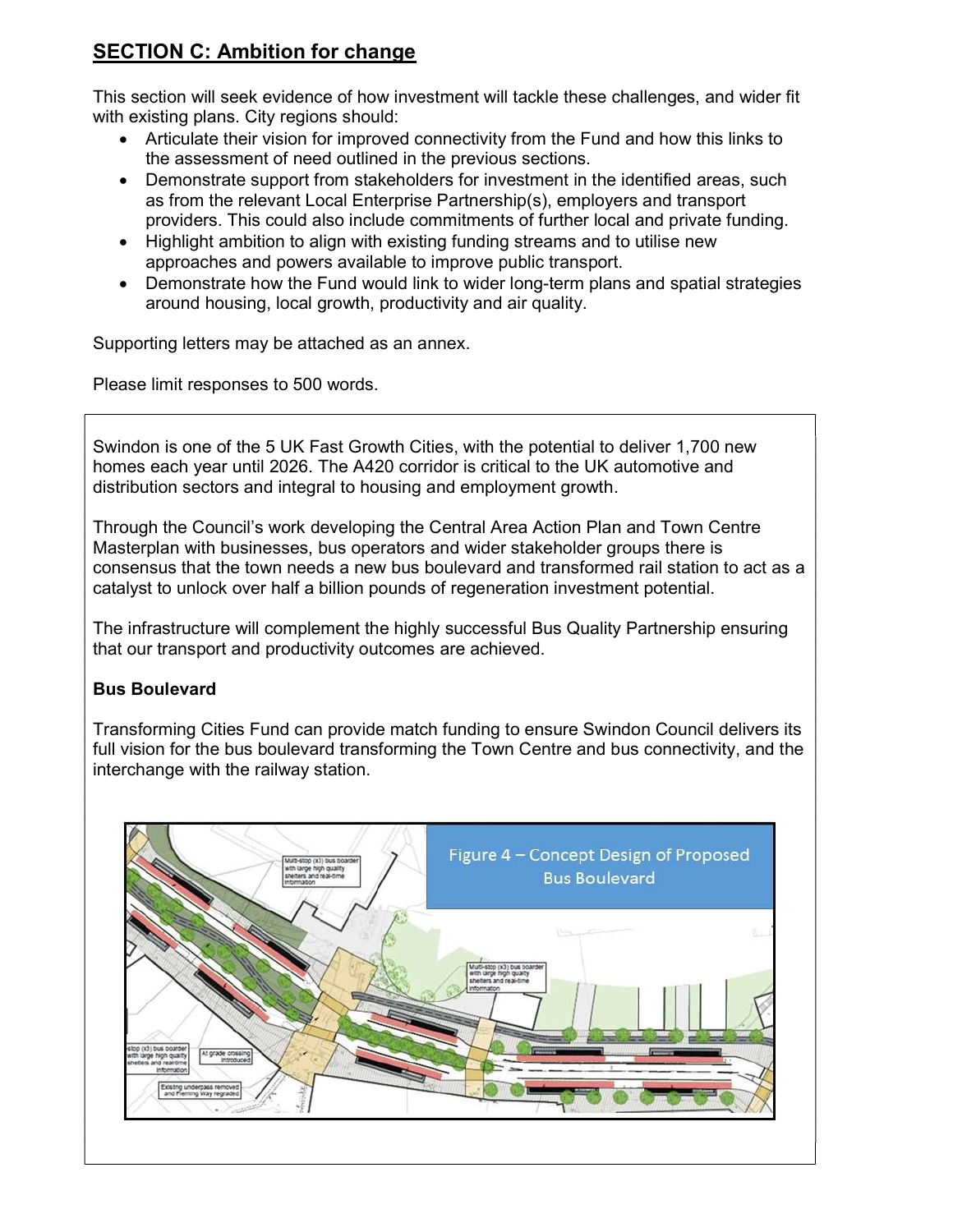### Station Interchange and Access Improvements

A Feasibility Study undertaken jointly with Network Rail during 2017-18 sets the ambition for creating a new arrival landscape by rail. Transforming Cities can take forward elements external to the station including transforming the public realm to create a positive first impression to visitors and improving pedestrian linkages to the Town Centre and bus boulevard.



To improve traffic flow and reliability of buses the Council will upgrade the signal junctions near the station to control them as one SCOOT region. This will allow better management of the complex movements of traffic and ensure that buses benefit from consistent and reliable access through the area.

By enhancing the onward transport connections and the general environment surrounding the railway station the Council can encourage further business and leisure traffic to use rail as a mode of travel.

#### Strengthen the A420 Corridor and connecting to New Eastern Villages

There is the opportunity to match existing funding (£45-50m from public and private sector sources) and further strengthen public transport on this corridor. The Council will upgrade Gablecross roundabout that acts as a throttle to public transport and traffic. It will also deliver a new Park and Ride site and express bus corridor to the town providing a fast and direct service for both intra-urban travel and for bus/park and ride movements from the wider A420 corridor.

Between the A419 and the Town Centre, the enhanced bus services will utilise the 'fluid mesh' being installed through the C-ITS to update the junctions to provide dynamic control through SCOOT. Swindon will prioritise late running buses and have more dynamic control when there are major incidents including on the A419.

The outcome will be transformational modal shift and reliable customer/supply chain interactions using the A420 corridor. These improvements will act as a bridgehead for the wider connection to Oxford and beyond. Recognising that the full bid would be developed in partnership with DfT the total amount of funding we are potentially seeking ranges from £10m to £25m depending on the scope and scale of the final proposal.